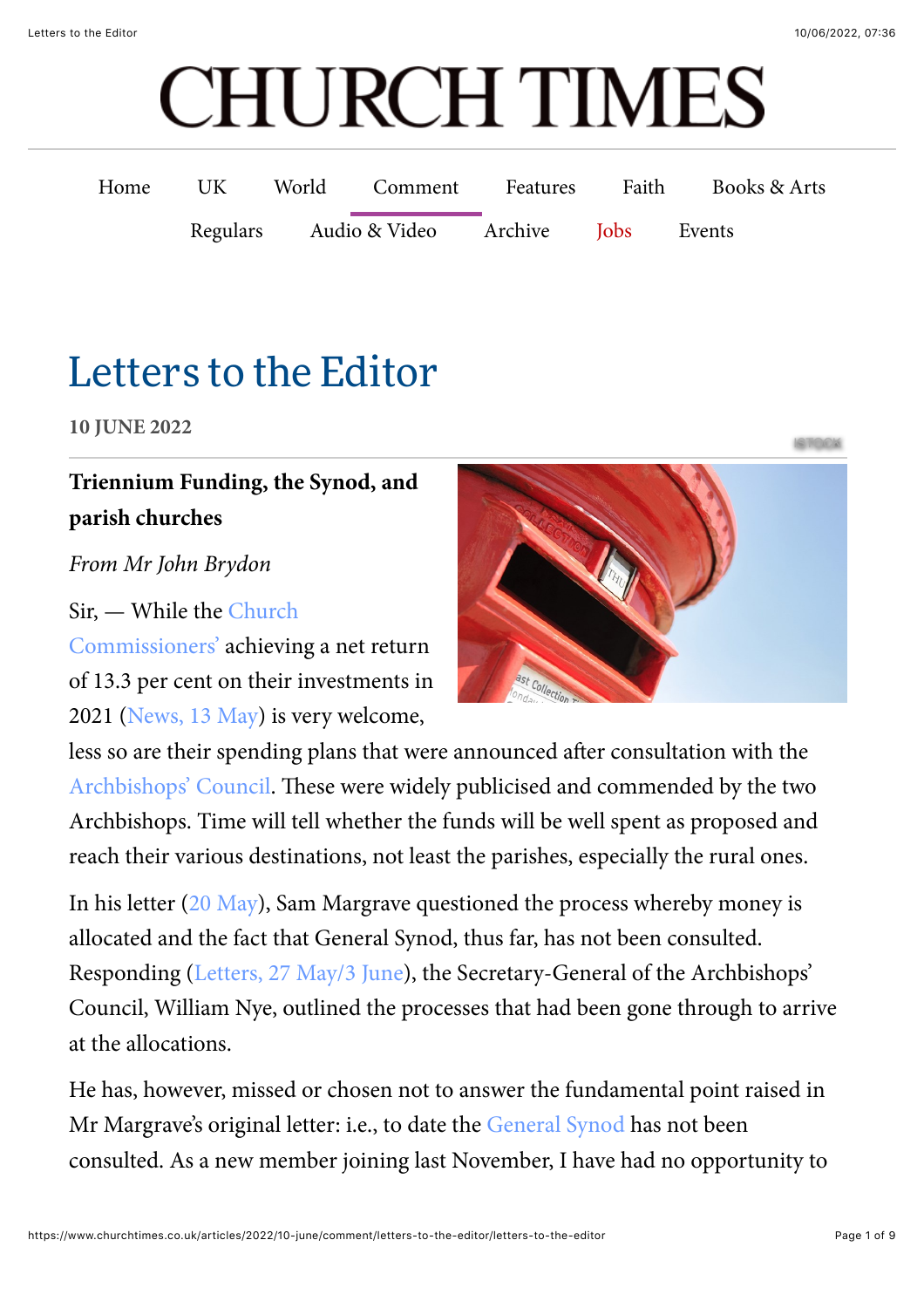comment; nor has there been any discussion in the diocesan synod regarding the proposed spending. While Mr Nye indicates that there will be debate and questions during the July group of sessions, I understand that there is no actual vote, other than on the Archbishops' Council budget. This almost amounts to a *fait accompli*, given what has and will precede a vote. This is a great pity if, as I believe, and perhaps others may share my view, that, in the past, money has not been used as wisely as it should, nor directed to the right places.

Of course, you cannot have nearly 500 Synod members setting a budget; but you could give them the opportunity at an earlier meeting to put forward their thoughts and ideas. The Church Commissioners are, after all, responsible to the General Synod, among others, and I take this to mean not just a part of it.

To quote the Dalai Lama: lack of transparency results in distrust and a deep sense of insecurity.

JOHN BRYDON General Synod member 8 Daniels Road Norwich NR4 6QZ

#### *From Emma Robarts*

Sir, — William Nye writes that it is now possible for the spending of the Church Commissioners' funds to be directed by the Triennium Funding Working Group. The First Church Estates Commissioner, Alan Smith, in the back-page interview ([27 May/3 June](https://www.churchtimes.co.uk/articles/2022/27-may3-june/features/interviews/interview-alan-smith-first-church-estates-commissioner)), said: "Healthy parishes are the lifeblood of the Church of England; so, ensuring that parishes are properly equipped and resourced at a local level is central to what we do in the next triennium."

Considerable resources have been extracted from the parish system since 1976 to fund the current diocesan system. No wonder that so many parishes are struggling to continue their ministry. After the National Institutions Measure of 1998, which gave to the Archbishops' Council control of spending the funds produced by the Church Commissioners, one significant loss was the Commissioners' ability to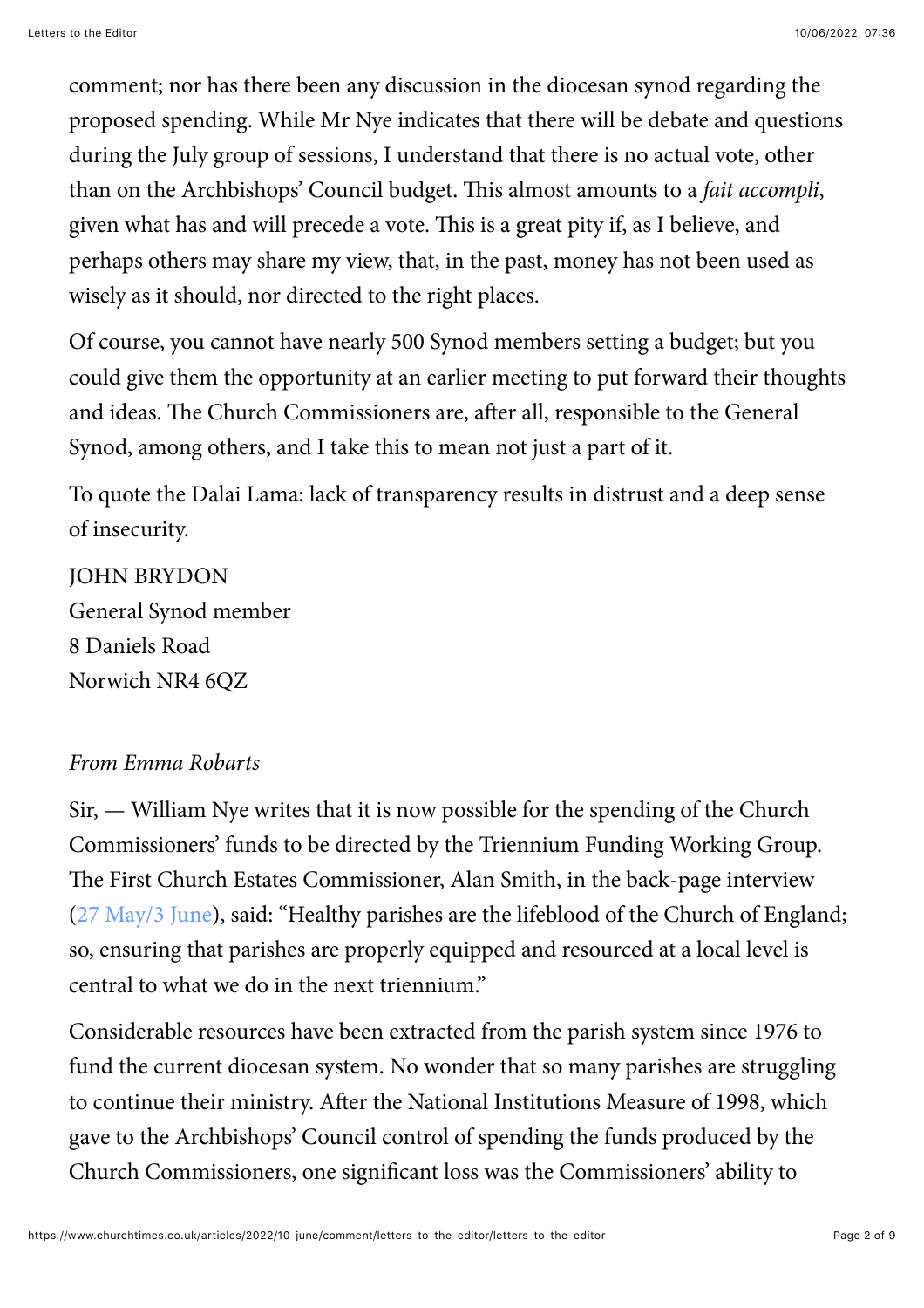make direct grants to benefices.

Direct financial support to parishes would be much more efficient than using dioceses as middle men, for numerous reasons. Hard-pressed small and rural parishes may not have the human resources to apply well in a competitive grant process. Your [leader comment of 11 March \(](https://www.churchtimes.co.uk/articles/2022/11-march/comment/leader-comment/leader-comment-jury-still-out-on-sdf-strategy)"Jury still out on SDF strategy") highlighted concerns about grabs for available resources by the powerful and about unfair "tradition bias". The Government is making energy-bill discounts universal on the basis that it is cheaper not to have the layer of administration required for means-testing; why does the  $C$  of  $E$  maintain one head office and then replicate it with another 42 administrative offices around the country?

The dioceses are insufficiently accountable and, in some cases, inappropriately [pressurising struggling parishes to pay parish share. You reported \(News, 11](https://www.churchtimes.co.uk/articles/2022/11-february/news/uk/fewer-dioceses-specialist-bishops-archbishops-confidential-paper-revealed-in-detail) February) that the C of E's paper *Bishops and their Ministry* revealed that 27 out of 42 of its dioceses were operating on deficit budgets (and suggested reducing them in number): how could it be financially responsible to hand failed organisations more large sums to manage?

I note the comments made by Mr Nye, and that the Church of England (Miscellaneous Provisions) Measure 2018 enabled the Church Commissioners to make grants to the Archbishops' Council. So, I would like to request that the Archbishops' Council resume the historic practice (of Queen Anne's Bounty and the Church Commissioners) of supporting parishes directly. This would allow the "healthy parishes" that Mr Smith has promised to prioritise and would be of the greatest practical assistance to benefices seeking to grow their churches.

EMMA ROBARTS The Old Vicarage Buntingford Hertfordshire SG9 0NT

#### *From Mr Luke March*

 $Sir,$  — The £3-billion investment by the Church Commissioners to support parish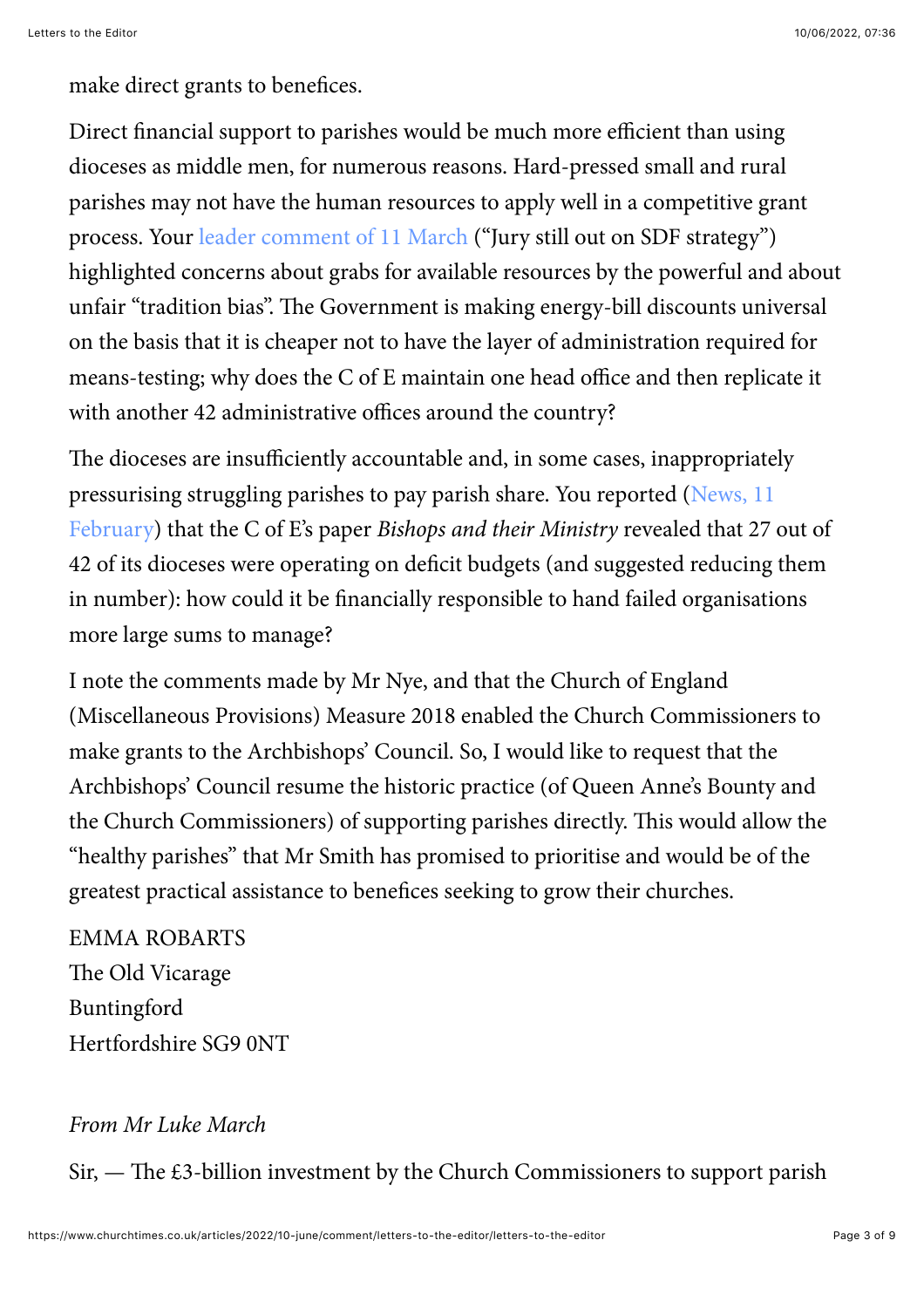programmes and to fund more clergy in frontline ministries, including chaplaincies, is welcome news.

As our *The House of Good* report confirmed, church buildings provide massive social support to people and communities throughout the UK in both urban and rural parishes. Thanks to the work of clergy and the support of volunteers, churches are a responsive network of social value and community care which helps to build stronger and more resilient communities.

Keeping church buildings open and in good repair is a costly business, however. Over the next five years, the Church of England has estimated that it faces a repair and maintenance bill for its parish churches of more than £1 billion.

Congregations remain key to raising funds to pay for repairs and maintenance of churches. But in many cases it is impossible for them to raise the money themselves.

The next few years will be make or break for many churches. To make sure as many as possible stay open and benefit our society, a co-ordinated approach to the funding of church buildings involving church leaders, heritage bodies and philanthropic funders is urgently needed.

For our part, in 2021 the [National Churches Trust](https://www.churchtimes.co.uk/topics/national-churches-trust-nct) was able to provide funding of more than £5 million to help 304 church repair and maintenance projects and for the installation of community facilities such as lavatories and serveries. This funding included £3.5 million from the Government's Cultural Recovery Fund.

Investment in church buildings as a vital network of support for those in need is an essential step towards addressing inequality and improving the lives of millions of our fellow citizens.

LUKE MARCH Chairman National Churches Trust 7 Tufton Street London SW1P 3QB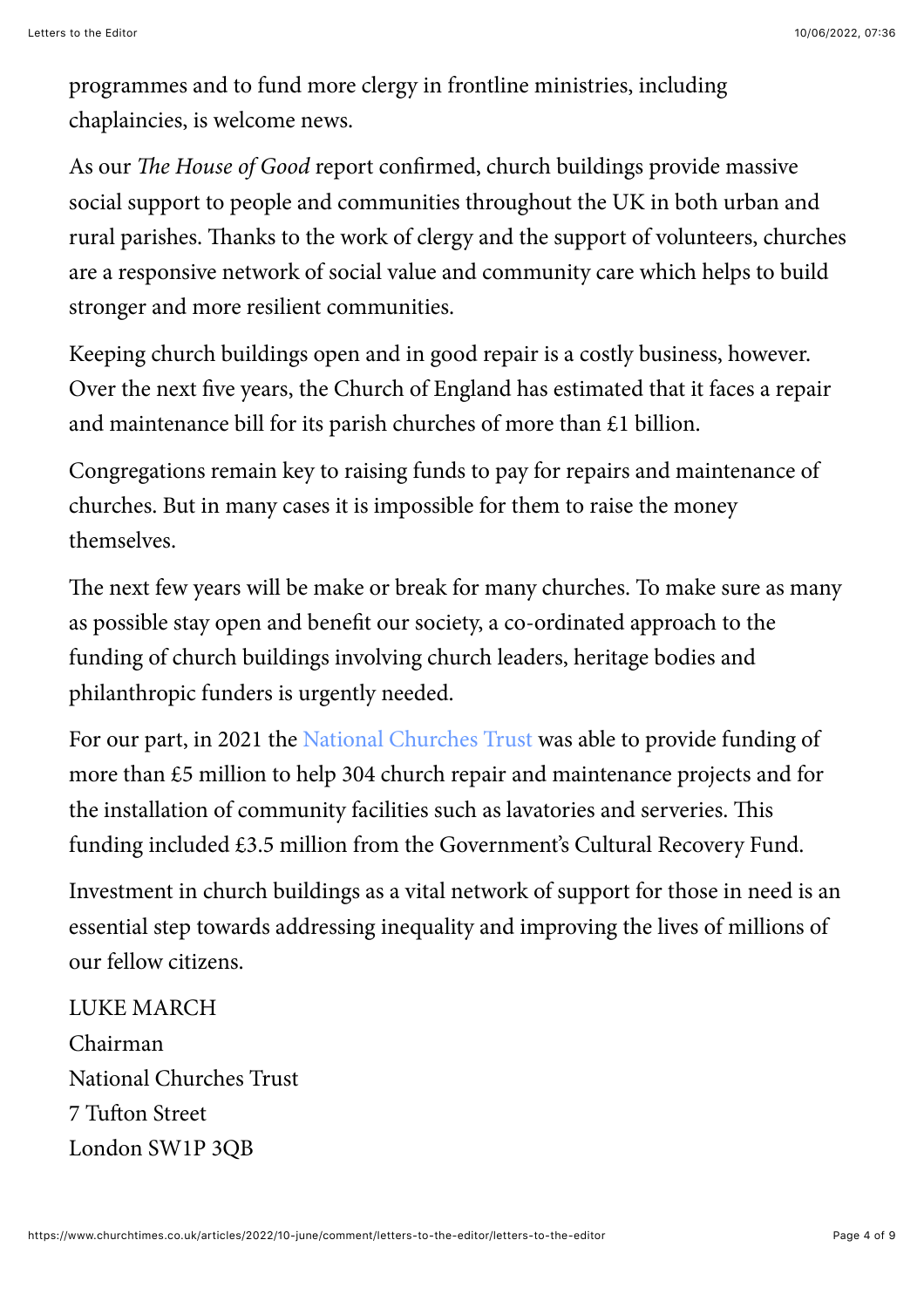#### **Suggestions for reforming English establishment**

#### *From Canon Nicholas Jowett*

Sir, — The Revd Lucy Winkett ([Comment, 27 May/3 June\)](https://www.churchtimes.co.uk/articles/2022/27-may3-june/comment/opinion/platinum-jubilee-the-privilege-of-establishment-must-be-seized) rehearses the tired arguments against disestablishment, bringing very little fresh to the table and reminding us only how small has been the Church's real impact on political and social issues.

The Church of England could bring a new, creative impetus to the question, in these ways. First, it could agree a policy of calling for radical, democratic reform of a Second Chamber, with a majority of elected places.

Second, it could demand that *all* Christian denominations and faiths of any presence in this country be represented in the Upper House as part of the nonelected members.

Third, it could itself offer a range of lay and clerical experts in various fields to be its representatives in the House, thus freeing its bishops from their anachronistic burden there.

Fourth, it could make establishment actually work by instituting regular communication pathways from parish and diocesan level to its representatives in the Second Chamber, so that they could truly speak from the whole country.

In this way, the Church could get off the back foot and end a situation in which it appears to be clutching unjustifiable privileges and waiting defensively for a government to come along and decide to reform its historic status out of existence.

NICK JOWETT 303A Hollinsend Road Sheffield S12 2NL

#### **Disparities in the treatment of asylum-seekers**

*From Liz Jones*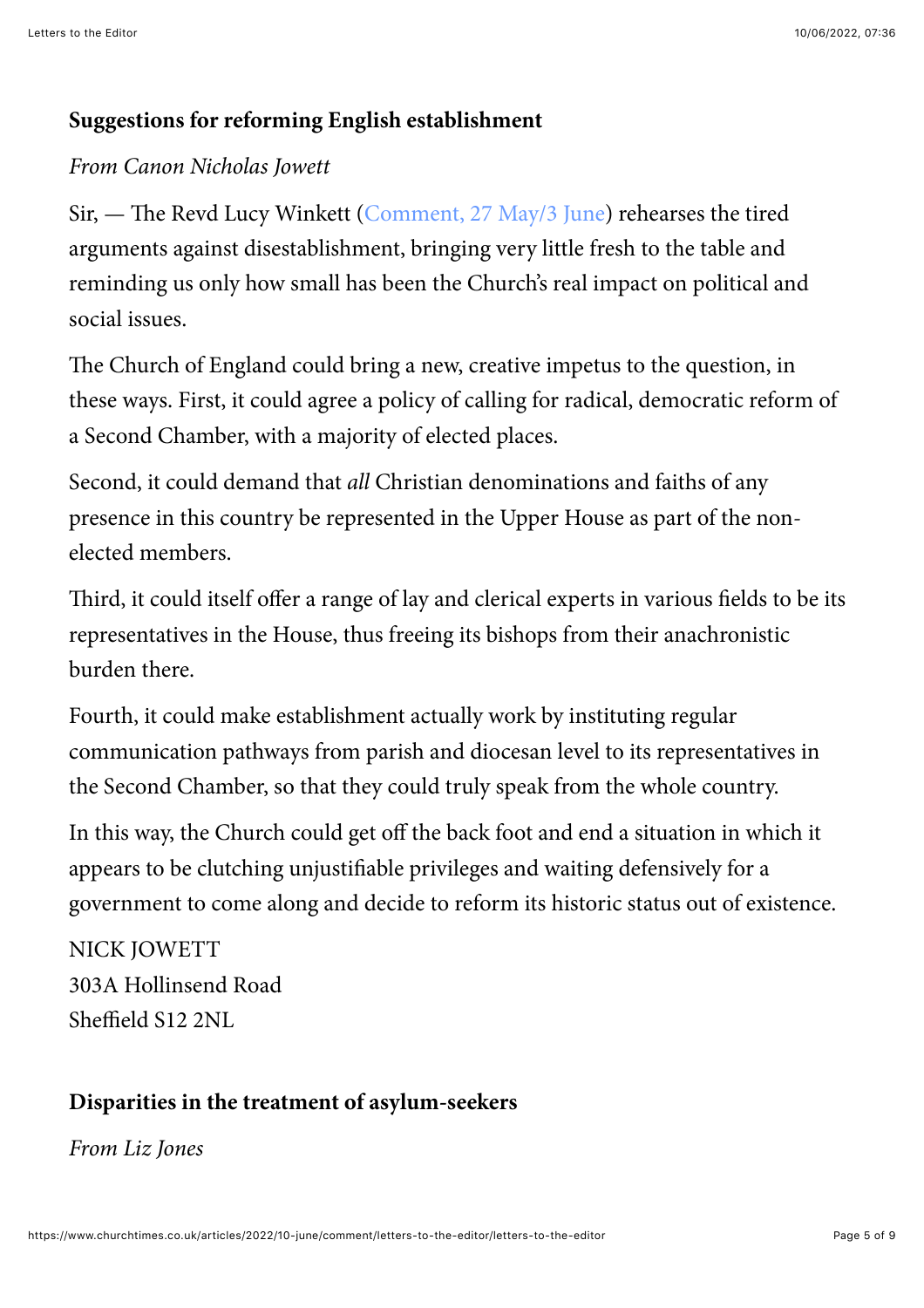Sir, — I have just returned from a short trip to unauthorised camps in Calais and Dunkirk, working with a charitable organisation to support the hundreds of asylum-seekers living there.

This is my second visit, and the first since Calais also became the temporary home of [refugees](https://www.churchtimes.co.uk/topics/refugeesunhcr) from [Ukraine](https://www.churchtimes.co.uk/topics/ukraine). These refugees were staying in the same hostel as my small team. I had taken with me donations from my church for both groups, which were urgently needed: thousands of teabags for those in the camps who have no running water, and rely on food and drink distributions from volunteers, and new towels for Ukrainians arriving in [France](https://www.churchtimes.co.uk/topics/france) with few possessions.

While I have deepest sympathy for the plight of the Ukrainian people, I could not help but be appalled by the difference in response to people who have the same shared experience of fleeing war-torn countries.

One group have a roof over their heads and three free meals a day. The other group are living in abject squalor. Along with their cup of tea, they are handed a pen to write the phone number of an emergency legal service on their arm for when they arrive in the UK, have their phone confiscated, and are issued with a letter saying that they will be deported to Rwanda.

Th[is plan does indeed put "a stain on the reputation of our country" \(News, 20](https://www.churchtimes.co.uk/articles/2022/20-may/news/uk/sir-john-major-rwanda-deportation-plan-a-stain-on-our-country-s-reputation) May).

LIZ JONES 8 Church Street, Beckington Frome, Somerset BA11 6TG

#### **Signs of the times at Jubilee thanksgiving**

#### *From Mr Garry Humphreys*

 $Sir,$   $\rightarrow$  How revealing  $\rightarrow$  and telling  $\rightarrow$  was the television coverage of the [Jubilee](https://www.churchtimes.co.uk/topics/platinum-jubilee) service at [St Paul's](https://www.churchtimes.co.uk/topics/st-paul-s-cathedral): in the many shots of the congregation, the great and the good were clearly ill at ease. Unfamiliarity with the hymns and signs of incomprehension — perhaps even boredom — were apparent, with conversation during the anthems,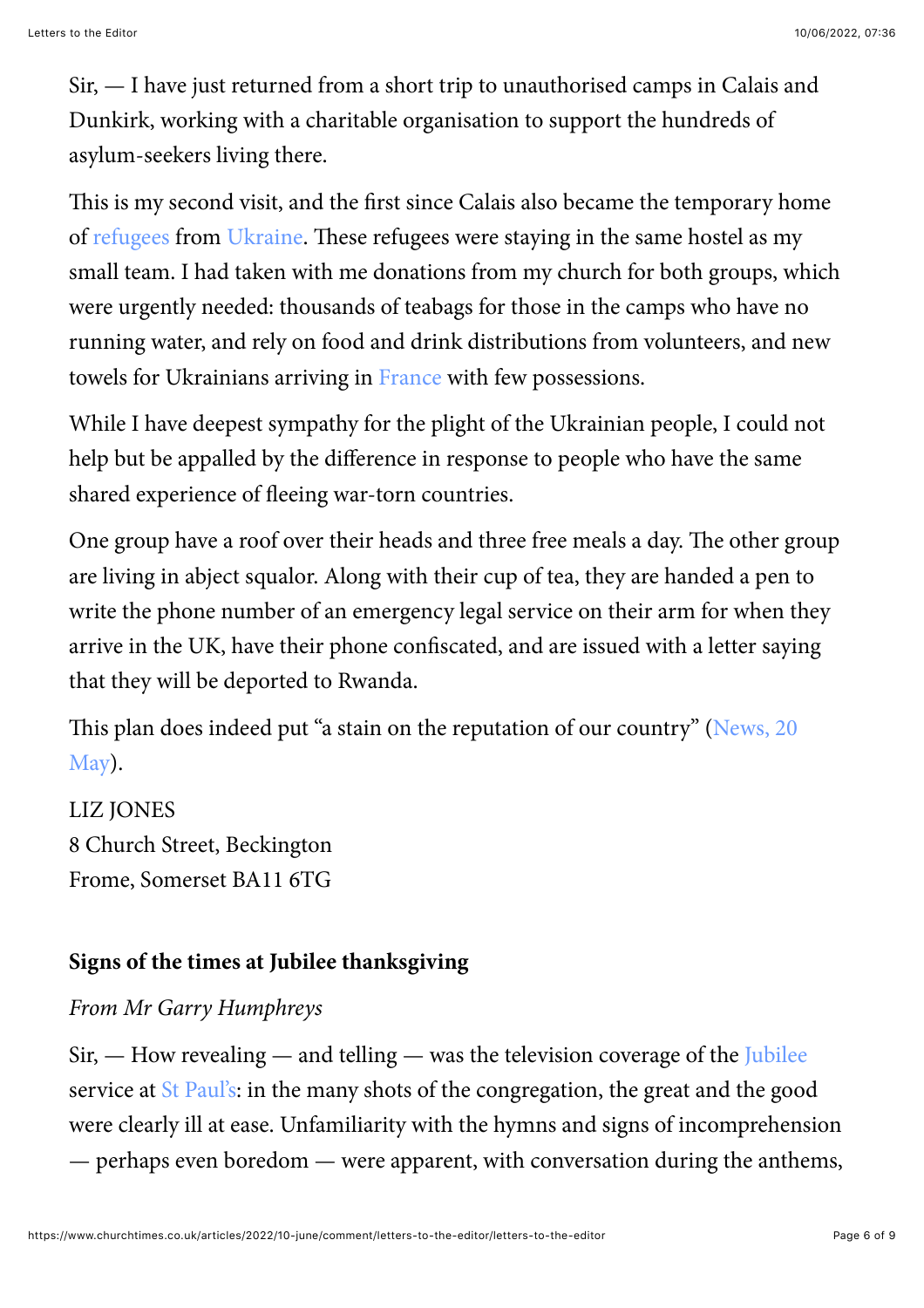as if it were background music.

There were exceptions, of course; but the general impression was that the traditions with which those of us of a certain age were brought up, and which are deeply rooted in our psyche, are now alien to a significant segment of our society.

GARRY HUMPHREYS 9B Church Street Woodbridge IP12 1DS

#### **Calvin Robinson and the Church of England**

#### *From Mr Alan Bartley*

Sir, — I was disappointed at Andrew Brown's comments ([Press, 27 May/3 June](https://www.churchtimes.co.uk/articles/2022/27-may3-june/comment/columnists/press-gateway-to-transcendence-remains-closed)) on Calvin Robinson's being forced to seek ordination other than in the Church of England. Given that those opposed to women priests and bishops were denied a Third Province, it is to be expected that those opposed to these find themselves in awkward compromises when wishing to continue to offer themselves for ministry in the Church of England when having to submit to women in authority.

Given the Church of England's sifting of its potential ordinands, that his ordination was derailed towards the end of his college training for incidental political and not ministerial vocational reasons, a moment's reflection would have answered Mr Brown's other speculation.

If anything, Mr Robinson was reversing the present trend. Rather than seek a church pulpit to preach secular politics, Mr Robinson is using his GBNews connections to communicate the historic Christian gospel, especially with his GBNews seasonal hour slots "What is the meaning of Christmas/Easter?".

ALAN BARTLEY 17 Francis Road Greenford UB6 7AD

#### **!e current Poet Laureate on the meaning of life**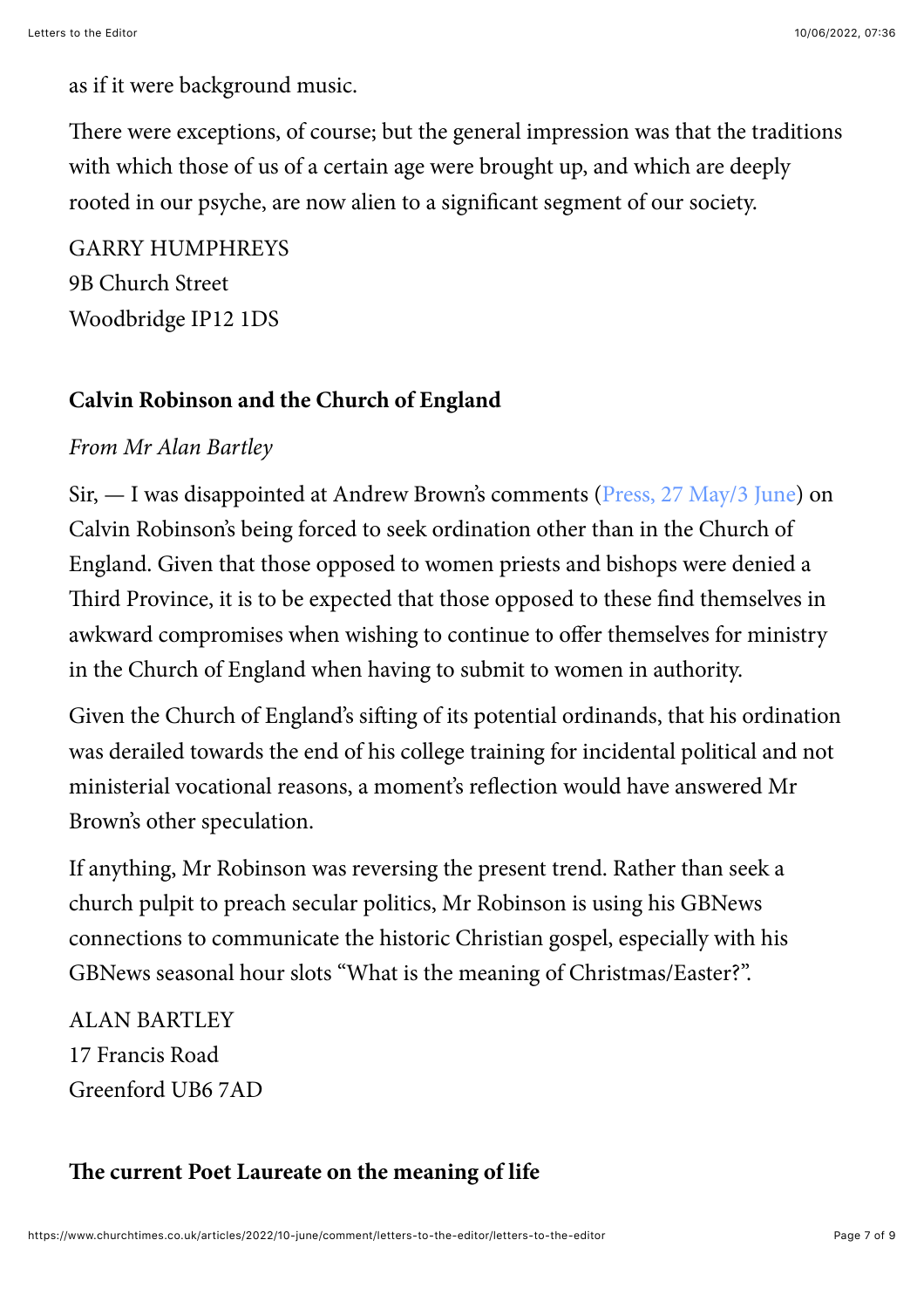#### *From Mr Richard Willmott*

Sir, — I was puzzled by Simon Armitage's assertion that life was "meaningless", quoted in Canon Mark Oakley's instructive and enjoyable article on the Queen's Poets Laureate [\(Faith, 27 May/3 June\)](https://www.churchtimes.co.uk/articles/2022/27-may3-june/faith/faith-features/heaven-found-in-ordinary).

It would be highly presumptuous to attribute values, let alone beliefs, to our excellent Laureate, but I found it hard to believe that the creator of the superb translation of *Pearl* could think that life is meaningless. Armitage's translation is that rare thing for a verse translation, a poem that is as technically accomplished, beautiful, and moving as the original.

The powerful and deeply felt examination of a father's bereavement and his struggle to find consolation in his faith is the anonymous poet's, but the way in which our Poet Laureate makes it his own suggests, at the least, a search for meaning.

RICHARD WILLMOTT 37 Hafod Road Hereford HR1 1SQ

#### **Christian climate activism should be considerate**

#### *From Ann Wills*

Sir, — I read your article "Christian climate activists are missionaries, bishops told" ([Online news, 31 May\)](https://www.churchtimes.co.uk/articles/2022/10-june/news/uk/christian-climate-activists-are-missionaries-bishops-are-told). I think, however, that we need to ensure that protests are done in a Christian way.

For instance, a group (Insulate Britain) badly disrupted some 18,000 drivers on the M25 motorway a few months ago. The people who were stuck in traffic jams for many hours — caused by this group's actions — would have missed important hospital and other appointments, and ambulances wouldn't have been able to reach seriously injured people or those about to give birth. Also, imagine being stuck in a car for many hours with no lavatories available — what an embarrassing nightmare!

I have been an environmentalist for almost all my adult life, and am a long-term